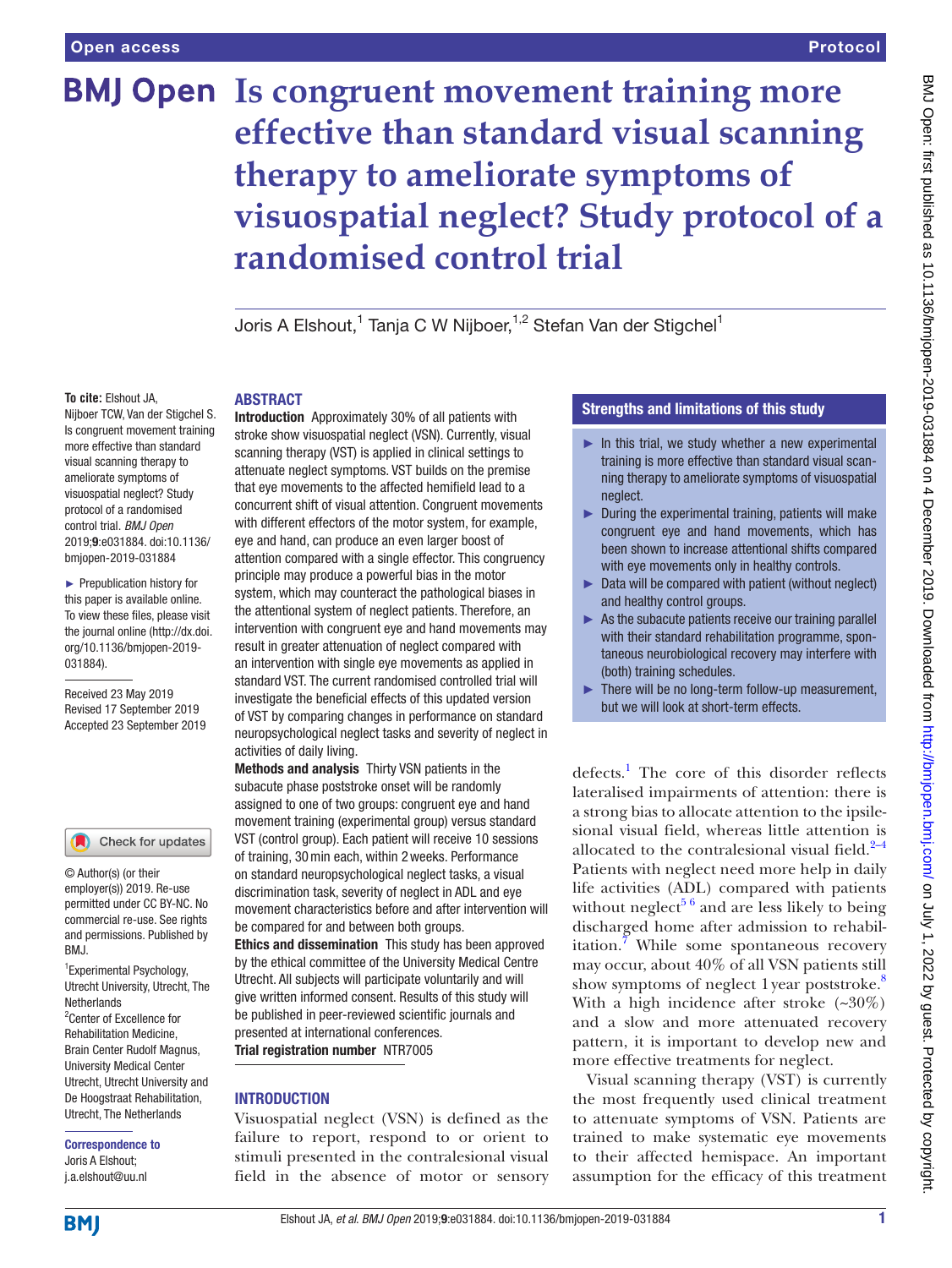is a concurrent shift of attention coupled to the eye movement. According to the premotor theory of attention (PMT), attention and the motor system are tightly linked. PMT holds that planning a movement is both necessary and sufficient for attentional orienting.<sup>9</sup> Planning an eye movement to a spatial location results in a shift of attention to that location before the eye movement is executed. This shift is known as a 'presaccadic' shift of attention.<sup>10</sup> The 'motor system' is not a single system, however, but a collection of different effector systems, such as the eye movement system and the hand movement system. Indeed, planning a hand movement (without moving the eyes) is also preceded by a shift of attention to that location resulting in a 'prepointing' shift of attention. Each effector system might therefore contribute differently and potentially independently to attentional orienting.<sup>1</sup> Jonikaitis and Deubel investigated this hypothesis and confirmed that both effector systems (hand movements and eye movements) can independently produce a shift of attention.<sup>[12](#page-5-8)</sup> Importantly, they showed that planning two movements at the same time to the same spatial location (congruent eye–hand movements) results in an additional boost of attention to that location compared with planning a movement with a single effector. These results in healthy controls suggest new approaches to treatment for patients with asymmetric attentional deficits such as VSN. Congruence between different effector systems should produce a powerful bias in the motor system which can counteract pathological biases in the attentional system. Training patients to adopt this principle of congruence outside of the laboratory might result in beneficial effects during various activities in daily life.

Therefore, the current study will evaluate the surplus value of an experimental congruent movement training (CMT: simultaneous eye and hand movements to the same location in the affected hemifield). Results will be compared with a control training with single eye movements, that is, VST. If congruent movement training appears to be more effective than VST in the reduction of VSN symptoms, it might be implemented in the clinic.

#### Methods and analysis **Design**

A new training approach, CMT, will be compared with standard VST in this randomised controlled trial. Since patients are admitted to the rehabilitation centre, which aim to discharge patients from the rehabilitation centre as soon as possible, we chose to compare two independent groups (A vs B) rather than a cross-over design (AB– BA), which will have led to a large dropout. At the time of the neuropsychological screening to assess whether a patient has VSN, it is still unknown whether a patient can be included in the study and which treatment he/she will receive if he/she can be included. After inclusion, in chronological order, VSN patients will be randomly assigned to one of two groups, based on a predetermined list generated using Matlab, that has paired one of the



<span id="page-1-0"></span>Figure 1 Study procedure.

training variants to a participant number. Patients are not explicitly informed about the nature of their treatment (ie, whether they receive the experimental CMT or control VST treatment). The nurses who assess the Catherine Bergego Scale (CBS) are blinded to training variant. The researchers who administer the training and the tests are not blinded, since they have to explain the training and tests. To minimise any (unintended) bias, the same task instructions are read aloud for each patient before each test. All data are collected and saved automatically by the computer program so that no changes can be made after task completion. Outcome measures of the group of VSN patients who receive CMT (n=15) will be compared with the group of VSN patients who are trained with VST (n=15). All patients will receive 10 sessions of training, 30min per session, parallel to their standard rehabilitation programme.

Baseline performance on all tasks will be collected for each VSN patient on two separate days prior to training and compared with the performance after training [\(figure](#page-1-0) 1).

# Baseline performances

Since we also include new (secondary) outcome measures and tests (eye tracking, cookie theft picture for free exploration, visual discrimination task, virtual reality), we need to compare the data of the neglect patients to stroke patients without neglect and healthy control to study whether baseline performance (1) deviates from normal range (2) is stroke or neglect specific. In addition, the control data allow us to examine whether performance after training change to values that can be considered as normal on these tasks.

Therefore, only baseline measurements will be collected for a patient control group and healthy control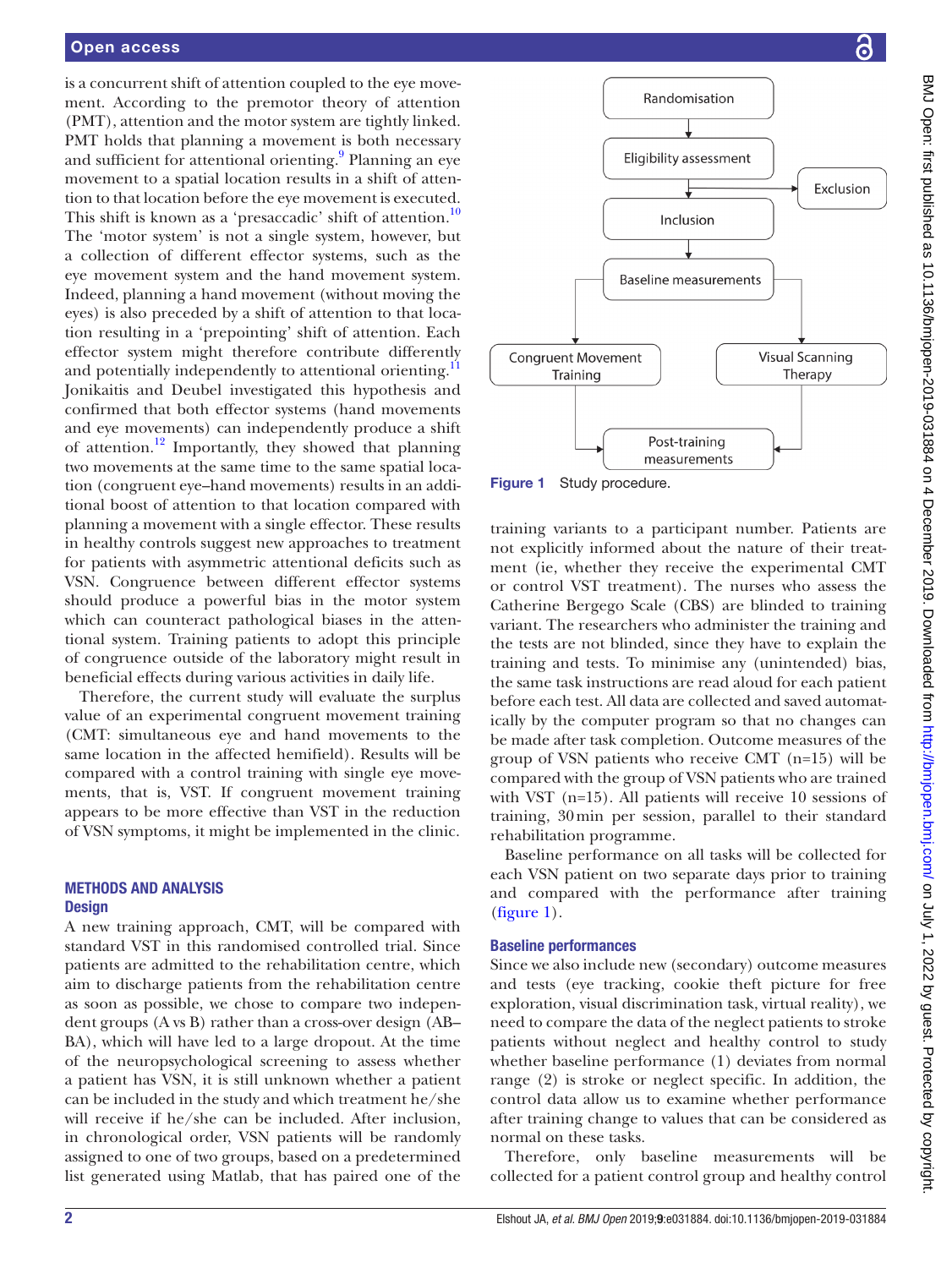group, and these two groups will not receive any training ([table](#page-3-0) 1). Performance on all outcome measures of both VSN intervention groups will be compared with the performance of a patient control group (stroke patients without VSN, n=15) and age-matched healthy controls  $(n=15)$ .

### **Subjects**

Patients will be recruited in De Hoogstraat Rehabilitation and De Parkgraaf Rehabilitation between May 2018 and January 2020. VSN is assessed during a neuropsychological screening which is 'care as usual' for all patients admitted to De Hoogstraat and De Parkgraaf Rehabilitation Centre. VSN patients are included (in chronological order) if they (1) are clinical diagnosed with symptomatic stroke (left or right ischaemic or intracerebral haemorrhagic lesion), (2) show signs of VSN based on one of the neuropsychological VSN tests (shape cancellation, line bisection, Catherine Bergego Scale), (3) are between 18 and 85 years of age, (4) have sufficient comprehension and communication, (5) have sufficient motivation to participate and (6) give written informed consent.

The patient control group will have no VSN based on the neuropsychological tests. Healthy control subjects will be included if they have (1) no history of neurological disorders, (2) are between 18 and 85 years of age, (3) sufficient comprehension and communication, (4) sufficient motivation to participate and (5) written informed consent. Exclusion criteria for these groups are (1) interfering disorders, (2) expected discharge <4 weeks and (3) mentally or physically unable to participate. The neuropsychologist and rehabilitation physician are consulted regarding the exclusion criteria.

#### Congruent movement training (experimental treatment)

CMT is a new approach for treatment of VSN. Patients are instructed to make simultaneous eye and hand movements to a location in their affected hemifield. This is accomplished by performing a game-like task on a computer with touchscreen [\(figure](#page-4-0) 2, left pane). The pointing movements are made with the contralesional hand (the ipsilesional hand in case of contralesional paresis). Patients have to match a coloured grid (template grid) that is shown at the top corner of the screen in their affected hemifield. An empty grid is placed beneath the coloured grid (target grid). The patient has to press a button in the ipsilesional hemifield to replace this button with a new coloured item. After appearance of the coloured item in the ipsilesional hemifield, the template grid will flash to attract attention. Subsequently, the patient has to point at a location on the empty grid where he/she wants the coloured item to be placed. The coloured item in the ipsilesional hemifield then will move to the location in the empty grid and the button will appear again. A new coloured item will appear at the ipsilesional field after pressing the button. This task requires repetitive pointing from the ipsilesional side of the screen to specific locations in the affected hemifield and needs to be accompanied

by eye movements to the same locations to accurately place the coloured item in the empty grid. Different variations of the task will be available, for example, where a template grid of different shapes (squares, circles and triangles) need to be matched. Patients receive sessions of 30min, each working day, during 2weeks.

#### Visual scanning therapy (control treatment)

Patients are instructed to make eye movements to the affected hemifield to detect a specific stimulus. Importantly, no pointing movements will be made during this training. To make this task comparable to CMT, two coloured grids [\(figure](#page-4-0) 2, right pane) are shown: one at the ipsilesional side (the template grid) and one located in the affected hemifield of the patient (the target grid). The same grids and locations for the target grid are used as those used during CMT. The target grid will flash at random timings to attract attention. The patient has to report verbally if and how many elements of the target grid are different from the template grid. The experimenter will note the response. Different variations of the task will be available (eg, match forms). Patients receive sessions of 30min, each working day, during 2weeks.

#### Study parameters

#### Demographical and stroke-related parameters

The demographic factors age, gender, handedness will be registered at baseline. Also, type of stroke, hemisphere, date of stroke, stroke history (recurrent/first), Barthel Index[,13](#page-5-9) Motricity Index,[14 15](#page-5-10) Montreal Cognitive Assessment<sup>16</sup> and Stichting Afasie Nederland test<sup>17</sup> will be registered at baseline.

### Main study parameters

Changes in performance (post-training—baseline) on standard neuropsychological VSN tests, that is, the shape cancellation (number of omissions) and line bisection task (deviation from centre) will be calculated. Also, a visual discrimination task will be used to study the presaccadic shift of attention<sup>18</sup> before and after training. In this 2-alternative forced choice experimental task, an 'E' or inverted 'E' is presented presaccadically in the left or right hemifield and needs to be reported. Performance (% correct responses) is suggested to reflect the amount of attention directed to the location of the eye movement and will be calculated per hemifield location. Finally, the CBS, administered by the nurse, will be used to assess changes in ADL. The CBS is an observation list designed to assess the presence and severity of VSN in 10 daily activities.[19 20](#page-5-14) This includes motor components of VSN. For all four primary outcomes, beneficial effects after CMT will be compared with effects after standard VST.

#### Secondary study outcomes

To study visual exploration patterns, eye movements will be recorded during an image exploration task. Patients are instructed to look at and describe the 'Cookie theft' picture.<sup>21</sup> The number of reported items, search strategies<sup>22 23</sup> and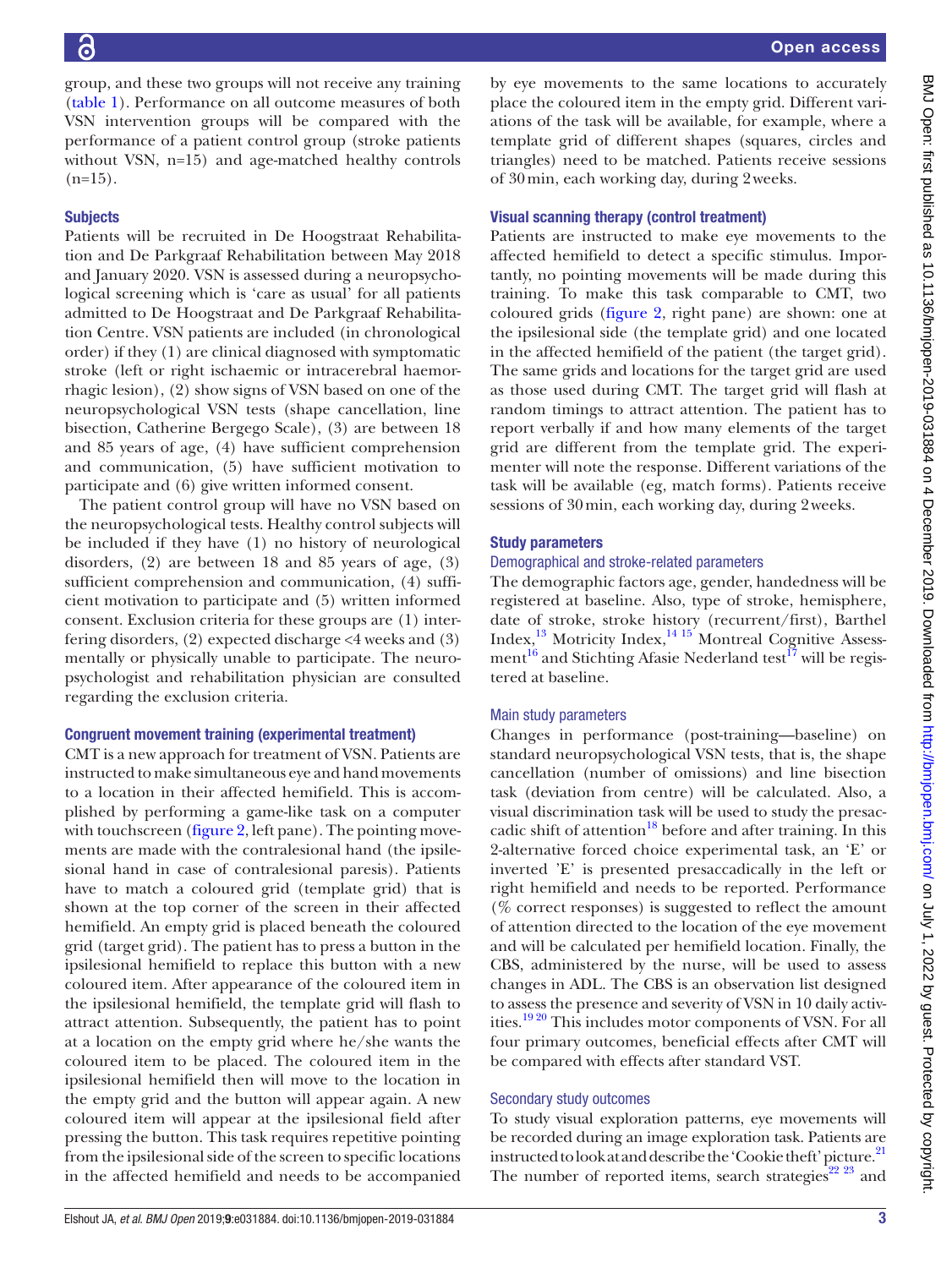<span id="page-3-0"></span>

| Study schedule<br>Table 1     |                       |                       |          |                      |    |    |    |    |    |            |                       |
|-------------------------------|-----------------------|-----------------------|----------|----------------------|----|----|----|----|----|------------|-----------------------|
|                               | Study period          |                       |          |                      |    |    |    |    |    |            |                       |
|                               | Enrollment            | <b>Baseline</b>       | Training |                      |    |    |    |    |    | Evaluation |                       |
| Timepoint                     | $\overline{\tau}$     | م⊾                    | ທິ<br>ທັ | $\mathbf{v}_4$<br>ທຶ | ທັ | ທຶ | ທ້ | ທຶ | ທຶ | $S_{10}$   | ت                     |
| Enrollment                    |                       |                       |          |                      |    |    |    |    |    |            |                       |
| assessment<br>Eligibility     | $\boldsymbol{\times}$ |                       |          |                      |    |    |    |    |    |            |                       |
| Written informed<br>consent   | $\times$              |                       |          |                      |    |    |    |    |    |            |                       |
| Allocation                    | $\times$              |                       |          |                      |    |    |    |    |    |            |                       |
| Interventions (neglect)       |                       |                       |          |                      |    |    |    |    |    |            |                       |
| Visual scanning<br>therapy    |                       | $\times$              | $\times$ |                      |    |    |    |    |    | $\times$   | $\boldsymbol{\times}$ |
| Congruent ovement<br>training |                       | $\pmb{\times}$        | $\times$ |                      |    |    |    |    |    | $\times$   | $\times$              |
| Control groups                |                       |                       |          |                      |    |    |    |    |    |            |                       |
| Patiënt control<br>dronb      |                       | $\pmb{\times}$        |          |                      |    |    |    |    |    |            |                       |
| Healthy control<br>dioub      |                       | $\boldsymbol{\times}$ |          |                      |    |    |    |    |    |            |                       |
| Assessments                   |                       |                       |          |                      |    |    |    |    |    |            |                       |
| Shape cancellation<br>task    |                       | $\boldsymbol{\times}$ |          |                      |    |    |    |    |    |            | $\times$              |
| Line bisection task           |                       | $\pmb{\times}$        |          |                      |    |    |    |    |    |            | $\times$ $\times$     |
| Catherine Bergego<br>Scale    |                       | $\times$              |          |                      |    |    |    |    |    |            |                       |
| Visual discrimination<br>task |                       | $\pmb{\times}$        |          |                      |    |    |    |    |    |            | $\pmb{\times}$        |
| Visual exploration<br>task    |                       | $\times$              |          |                      |    |    |    |    |    |            | $\boldsymbol{\times}$ |
| Virtual supermarket<br>(VR)   |                       | $\pmb{\times}$        |          |                      |    |    |    |    |    |            | $\pmb{\times}$        |
| Perimetry test                |                       | $\times$              |          |                      |    |    |    |    |    |            | $\times$              |
|                               |                       |                       |          |                      |    |    |    |    |    |            |                       |

 $\overline{\partial}$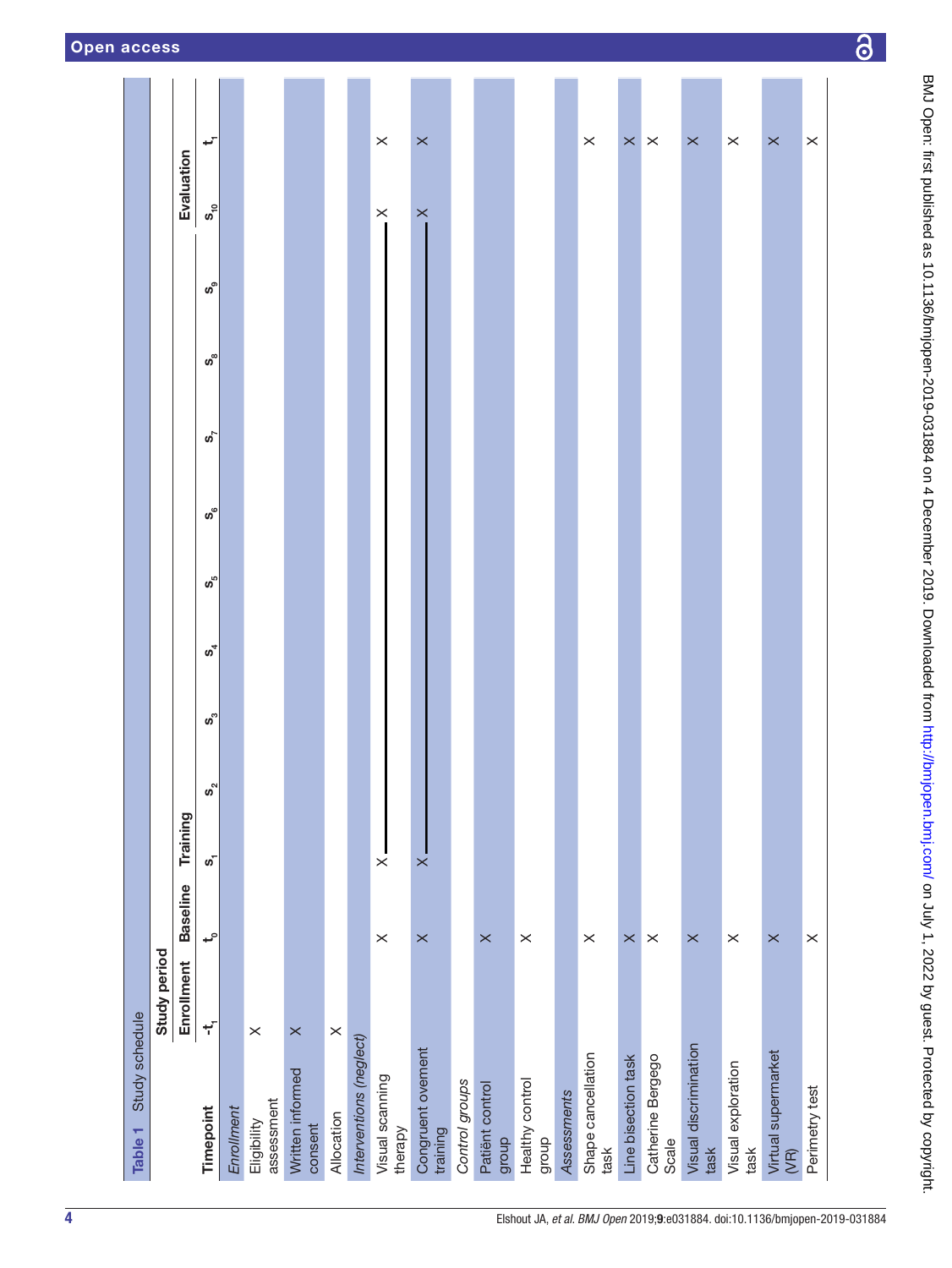

<span id="page-4-0"></span>Figure 2 Training paradigm. Left pane: congruent movement training. The template is located at the top or at the bottom of the affected hemifield and the target grid accordingly (most peripheral target of grid ~25° from fixation). After pressing the button that is placed in the ipsilesional hemifield (indicated by dashed rectangle), a coloured item will appear which needs to be placed at the correct location inside the target grid to match the template grid. Right pane: visual scanning therapy. The target is located at the top or at the bottom (indicated by dashed grid) of the affected hemifield. To report how many items are different, eye movements need to be made between the ipsilesional template grid and the contralesional target grid. Note, this figure is an example for left-sided visuospatial neglect.

the eye movement behaviour (eg, number of fixations) will be obtained.

To study behaviour in a more dynamic situation, patients will perform a shopping task in a virtual supermarket. This supermarket will be administered with an HTC Vive head-mounted display. Eye movements are recorded with build-in eye trackers. With use of the consoles, the patient is able to navigate within the supermarket. Sound is presented through regular headphones. The patients have to purchase a list of products (shopping list shown prior to start) and be alert to announcements via the headphones. The assignment is to find the products on the shopping list before the supermarket closes and walk by the check-out counters to complete the task. Outcomes are number of products found, distance covered, eye movement patterns while searching for products or during navigation.

Also, performance during training (correct responses, time needed to complete trial, number of pointing movements and eye movement characteristics) will be evaluated.

Finally, a computerised visual field test will be used to screen for visual field defects.

For all secondary outcomes, beneficial effects after CMT will be compared with effects after standard VST.

### Statistical analyses and sample size calculation

Repeated measures analyses (analysis of covariance (ANCOVA)) will be performed, with session (baseline post-training) as within-subject variable and treatment (CMT, VST) as between-subject variable. Level of education (Verhage score) will be added as covariate. Performance on all primary and secondary outcome measures will be compared. Patients are randomly assigned to one of the two groups, so we expect that both groups will be comparable in terms of severity of neglect. A difference in severity of neglect between the two groups will be based on chance. However, if there is a difference in severity of neglect, we will correct for that to address our main research question.

In addition, we will conduct additional analysis to relate severity of neglect with training potential in general.

To explore the performance on the new outcome measures (eye tracking data: number of fixations, fixation duration, direction of first saccade) and tasks (cookie theft and virtual supermarket), we compare baseline performances of the neglect patients to the patient and healthy control groups using parametric t-tests or non-parametric tests in case of non-normal distributed data. If these data are deviating from the control groups, we conduct additional analyses, similar as performed for the primary outcome measures (repeated measures analyses (ANCOVA), with session (baseline post-training) as within-subject variable and treatment (CMT, VST) as between-subject variable) to test whether these new outcome measures improve more during CMT than VST training. The false discovery rate approach will be used to correct for multiple comparisons.

We performed an a priori power analysis (G-Power V.3.1) to calculate the sample size. Effect sizes reported in literature vary considerably among studies, ranging from 0 to 2.84, with the highest effect size for combined training methods. A study by Polanowska *et*  $a^{24}$  $a^{24}$  $a^{24}$  compared somatosensory stimulation +visual scanning training to visual scanning training alone (mean improvement experimental group=58.4 (20.6) vs control group=17.35 (30.3)) showing an effect size of 1.58. Another study by Schroder *et al* 2008[25](#page-5-18) treated neglect patients with Transcutaneous Electrical Nerve Stimulation (TENS) or Optokinetic Stimulation (OKS) compared with a control group that received VST. This study reported an effect size of 0.83 (TENS) and 1.56 (OKS) (mean improvement experimental group TENS=1298 (1.23), experimental group OKS=1938 (0.89) vs control group=0264 (1.25)).

While both study designs and training paradigms are very comparable to our design and training, their amount of training was a bit higher. Therefore, we are more conservative and chose a Cohen's D of 1. A power analysis with power set to 0.8 and alpha set to 0.05 estimated the sample size at 14 patients per group (28 in total) for sufficient statistical power.

### Patient and public involvement

Feedback of the patients about the training itself will be used to make the training more appealing, without changing the integrity of the design. Patients and public will not be directly involved in the study design and conducting the study. After study completion, all patients will receive an overview of the main study results.

### Ethics and dissemination

All subjects will participate voluntarily and will give written informed consent after all information about the study protocol is provided via the information letter and by the researchers.

The results of this study will be published in peerreviewed scientific journals and presented at international conferences.